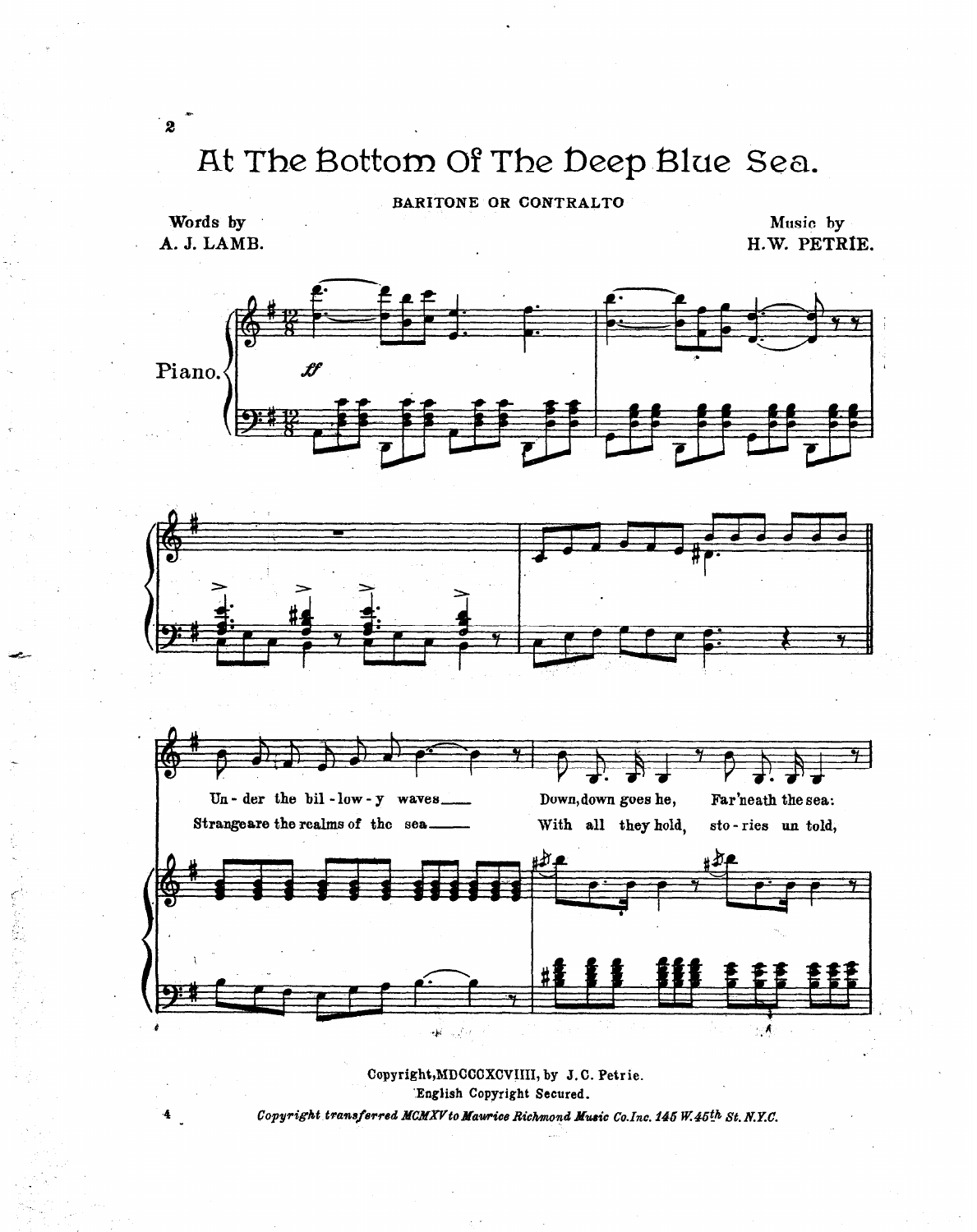

At The Bottom etc. 4

 $\mathbf{3}$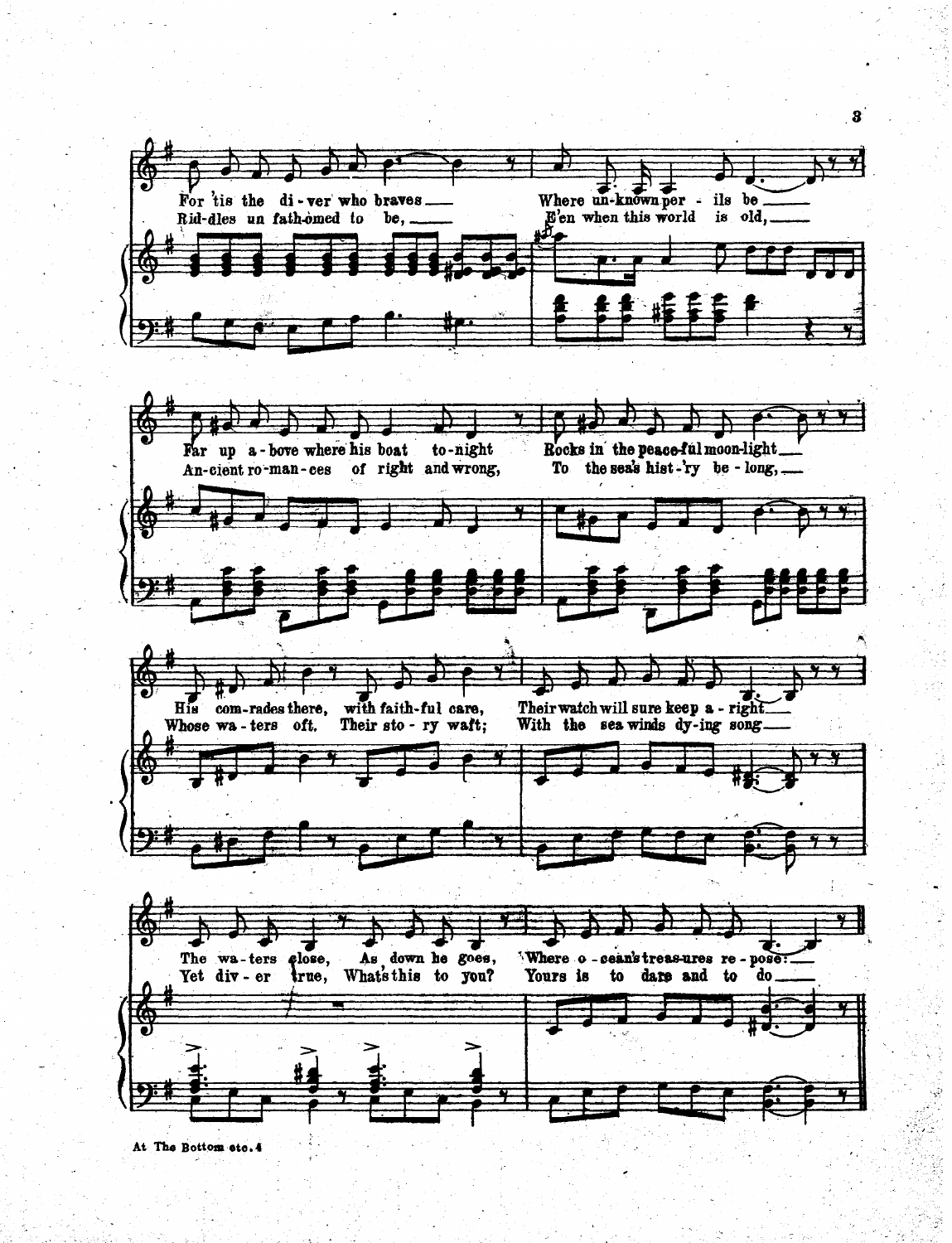

At The Bottom etc. 4